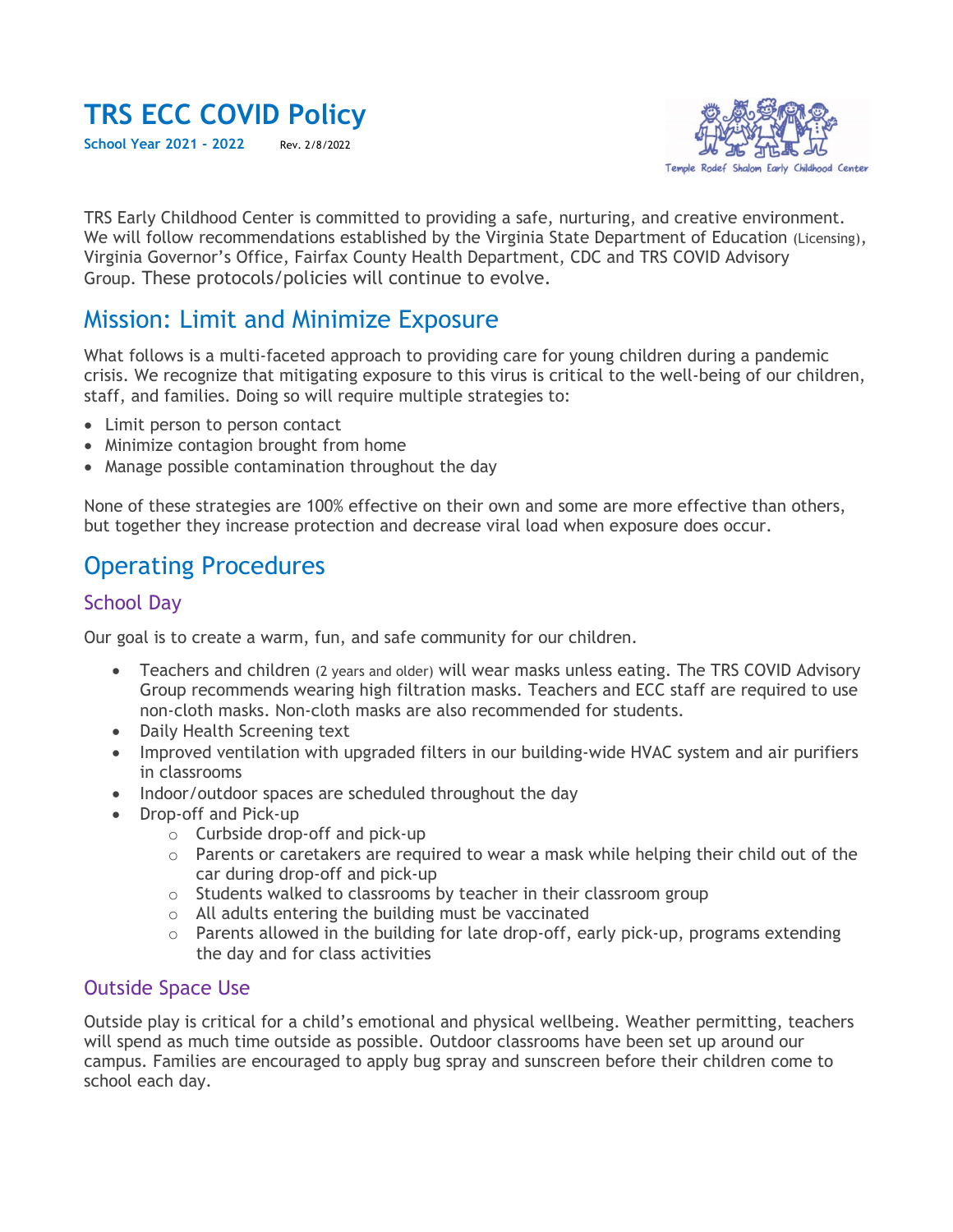# Minimizing Contagion

### Daily Health Screenings

### *Staff*

Staff are required to have the COVID-19 vaccine and booster. Staff will stay home and coordinate a return to work with the office if they have symptoms of COVID-19. Staff will be sent home if symptoms occur during the school day.

### *Students*

- Daily health screening conducted by parents prior to coming to school (must respond to screening questions, via daily text message), daily general health screening by the classroom teacher
	- $\circ$  Students will stay home and coordinate a return to school with the office if they have symptoms of COVID-19. Students will be sent home if symptoms occur during the school day
- If student has a temperature (without the use of OTC temperature reducing medications), is vomiting, or has diarrhea they will not be allowed to attend school and must be symptom free for 48 hours without the use of OTC temperature reducing medications (also, see COVID criteria below for additional guidelines)

### Student Exclusion from Care Criteria

Students with any of the following symptoms should not attend school, if symptoms appear during the school day, student will be sent home:

- Fever or chills
- Cough
- Shortness of breath or difficulty breathing
- Fatigue
- Muscle or body aches
- Headache
- New loss or taste or smell
- Sore Throat
- Congestion or Runny nose
- Nausea or vomiting
- Diarrhea
- Pink Eye
- Lethargy/Extreme Fatigue
- Undiagnosed rash
- Known contagious condition
- "Just not acting like themselves"

How long to stay home will depend on symptoms, diagnosis, and direction from the child's physician and/or the Fairfax County Department of Health. A return to school date will be coordinated by the school office.

Please see "COVID Quarantine/Isolation Policy" flow chart (attached) for COVID guidelines. We work directly with the Fairfax County Department of Health and our TRS COVID Advisory Group to coordinate policy and return to school dates.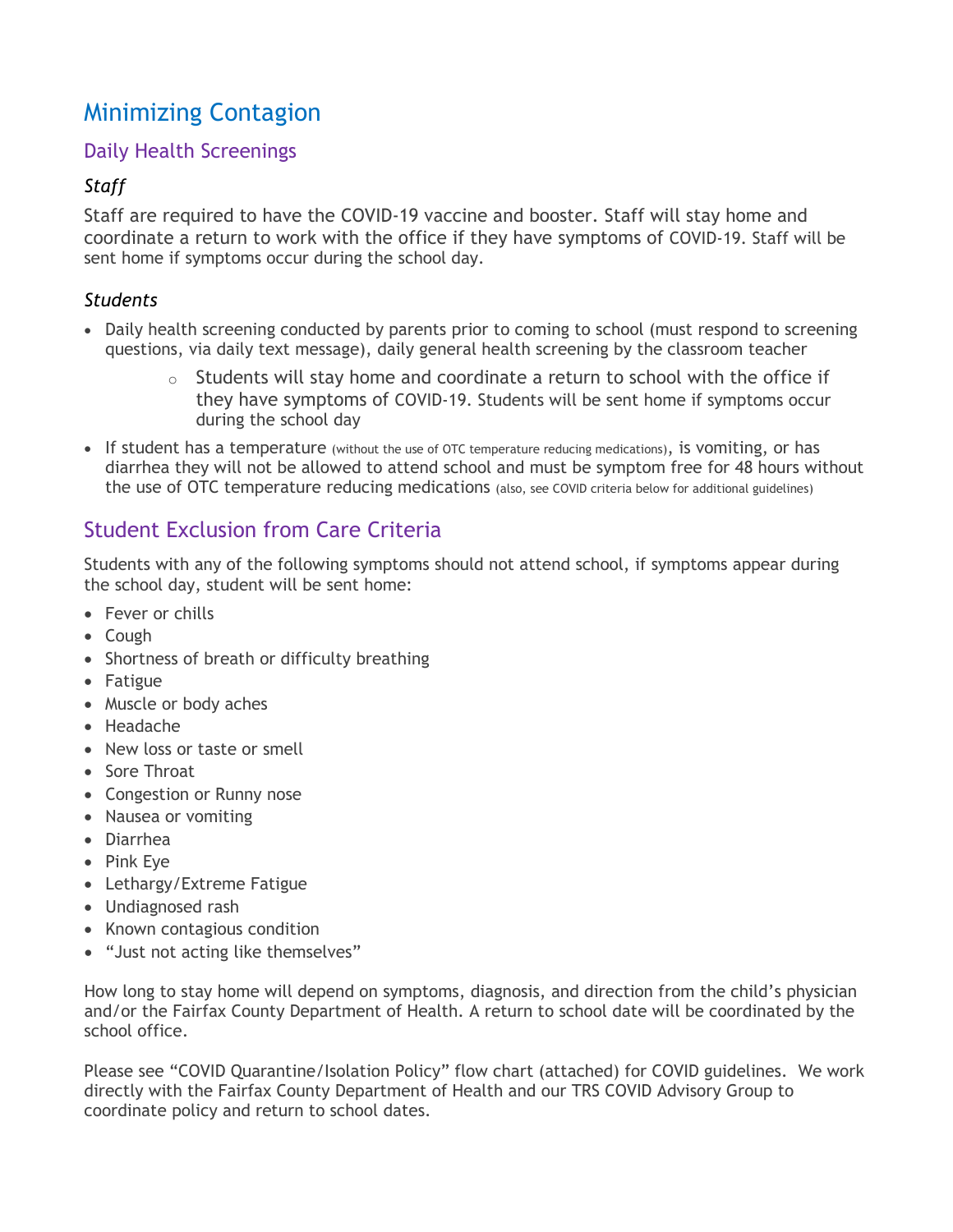### Face Masks

- Staff and students (2 years old and older) will wear face masks except when eating
- The TRS COVID Advisory Group recommends using non-cloth high filtration masks, at this time, staff are required to use non-cloth masks and students are highly recommended to use non-cloth masks
- Parents or caretakers are required to wear a mask when they get out of the car to help their child out of the car during drop-off and pick-up or when on the school campus

We continue to learn about this virus, but we do know that viral load seems to impact severity of illness, and it does appear that masks help mitigate viral load.

### Wearing masks is one piece of the mitigation puzzle

### Lunches, Snacks and Water Bottles

All students will be served a school-provided snack. Children who stay until 2:00 pm bring lunches from home.

The following policies for snack/mealtimes will be in place:

- When possible, all eating will take place outside in the open air
- Physical distancing strategies, such as staggering where children sit at tables, will be in place during times students are eating
- Food will be served to students in individual portions, no family style sharing of food
- Reusable water bottles, when used in a classroom, will be sent home weekly for cleaning

### Additional Safety Precautions

- Toys, equipment, and surfaces will be sanitized with hospital grade cleaners
- Staff and students will frequently and thoroughly wash hands: when soiled, after using the restroom, before and after diapering, before and after eating, after going outside and as needed throughout the day
- Staff will wear gloves for diaper changing and when working with a sick or injured child
- Bathrooms will be cleaned throughout the day
- A health room has been set up for sick children waiting to be picked up by parents

# What about traveling?

As we work as a community to mitigate the spread of the virus, we ask all families to please monitor government advisories regarding regional and national pandemic hotspots *before* planning travel.

#### **Travel Outside of the DMV (Domestic or International)**

Prior to returning to school, students who travel outside of DC, Maryland or Virginia will need to:

- Submit a negative COVID test result (at-home rapid antigen, PCR or NAAT) to [Ali Ahmed](mailto:aahmed@trsecc.org) -- **test performed upon return to Virginia. Please do rapid antigen tests the morning returning to school.**
	- o **If test is positive**, reach out to [Denise Lloyd](mailto:dlloyd@trsecc.org) to coordinate a return to school

As future studies of travel and COVID-19 transmission are conducted, we will continue to review and update our policies.